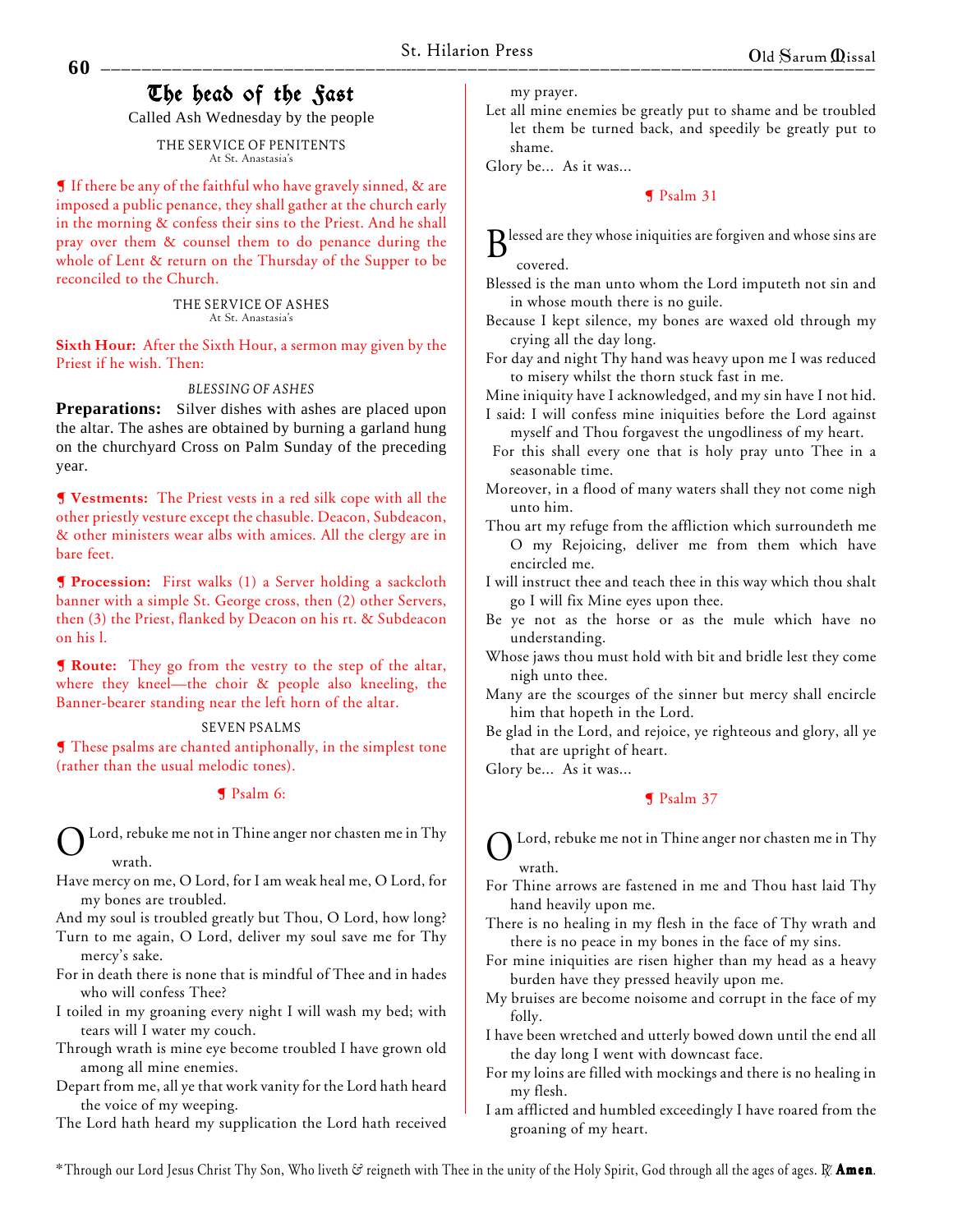- O Lord, before Thee is all my desire and my groaning is not hid from Thee.
- My heart is troubled, my strength hath failed me and the light of mine eyes, even this is not with me.
- My friends and my neighbours drew nigh over against me and stood.
- And my nearest of kin stood afar off and they that sought after my soul used violence.
- And they that sought evils for me spake vain things and craftinesses all the day long did they meditate.
- But as for me, like a deaf man I heard them not and was as a speechless man that openeth not his mouth.
- And I became as a man that heareth not and that hath in his mouth no reproofs.
- For in Thee have I hoped, O Lord Thou wilt hearken unto me, O Lord my God.
- For I said: Let never mine enemies rejoice over me yea, when my feet were shaken, those men spake boastful words against me.
- For I am ready for scourges and my sorrow is continually before me.
- For I will declare mine iniquity and I will take heed concerning my sin.
- But mine enemies live and are made stronger than I and they that hated me unjustly are multiplied.
- They that render me evil for good slandered me because I pursued goodness.
- Forsake me not, O Lord my God, depart not from me.
- Be attentive unto my help O Lord of my salvation.

Glory be... As it was...

#### **¶** Psalm 50

H ave mercy on me, O God according to Thy great mercy.

 And according to the multitude of Thy compassions blot out my transgression.

Wash me thoroughly from mine iniquity and cleanse me from my sin.

For I know mine iniquity and my sin is ever before me.

- Against Thee only have I sinned and done this evil before Thee that Thou mightest be justified in Thy words, and prevail when Thou art judged.
- For behold, I was conceived in iniquities and in sins did my mother bear me.
- For behold, Thou hast loved truth the hidden and secret things of Thy wisdom hast Thou made manifest unto me.
- Thou shalt sprinkle me with hyssop, and I shall be made clean Thou shalt wash me, and I shall be made whiter than snow.
- Thou shalt make me to hear joy and gladness the bones that be humbled, they shall rejoice.
- Turn Thy face away from my sins and blot out all mine iniquities.
- Create in me a clean heart, O God and renew a right spirit within me.
- Cast me not away from Thy presence and take not Thy Holy Spirit from me.
- Restore unto me the joy of Thy salvation and with Thy governing Spirit establish me.
- I shall teach transgressors Thy ways and the ungodly shall turn back unto Thee.
- Deliver me from blood-guiltiness, O God, Thou God of my salvation my tongue shall rejoice in Thy righteousness.
- O Lord, Thou shalt open my lips and my mouth shall declare Thy praise.
- For if Thou hadst desired sacrifice, I had given it with wholeburnt offerings Thou shalt not be pleased.
- A sacrifice unto God is a broken spirit a heart that is broken and humbled God will not despise.
- Do good, O Lord, in Thy good pleasure unto Sion and let the walls of Jerusalem be builded.

Then shalt Thou be pleased with a sacrifice of righteousness, with oblation and whole-burnt offerings then shall they offer bullocks upon Thine altar.

Glory be... As it was...

#### **¶** Psalm 101

Lord, hear my prayer and let my cry come unto Thee.

 Turn not Thy face away from me in the day when I am afflicted, incline Thine ear unto me.

- In the day when I call upon Thee quickly hearken unto me.
- For my days are vanished like smoke and my bones consumed like wood for the burning.
- I am smitten like grass, and withered is my heart for I forgot to eat my bread.
- By reason of the voice of my groaning my bone hath cleaved unto my flesh.
- I am become like a pelican of the wilderness I am like an owl in a ruined house.
- I have watched, and am like a sparrow that sitteth alone upon the house-top.
- The whole day long mine enemies reproached me and they that praised me made an oath against me.
- For before the face of Thy wrath and Thine anger I ate ashes like bread.
- And my drink I mingled with weeping for after uplifting me, Thou hast dashed me down.
- My days like a shadow have declined and I like grass am withered.
- But Thou, O Lord, for ever abidest and Thy remembrance is unto generation and generation.
- Thou shalt rise up and have pity upon Sion for it is time to have compassion on her; yea, the time is come.
- For Thy servants have taken pleasure in her stones and they shall feel pity for her dust.
- And the nations shall fear Thy name, O Lord and all the kings of the earth Thy glory.
- For the Lord shall build up Sion and He shall be seen in His

† By Whom Angels praise Thy majesty, Dominions worship, the Powers tremble. The heavens, and the heavenly Virtues, and the blessed Seraphim, concelebrate in one exultation. With them command our voices also to have entrance, we beseech Thee, humbly confessing Thee and saying: *Holy...*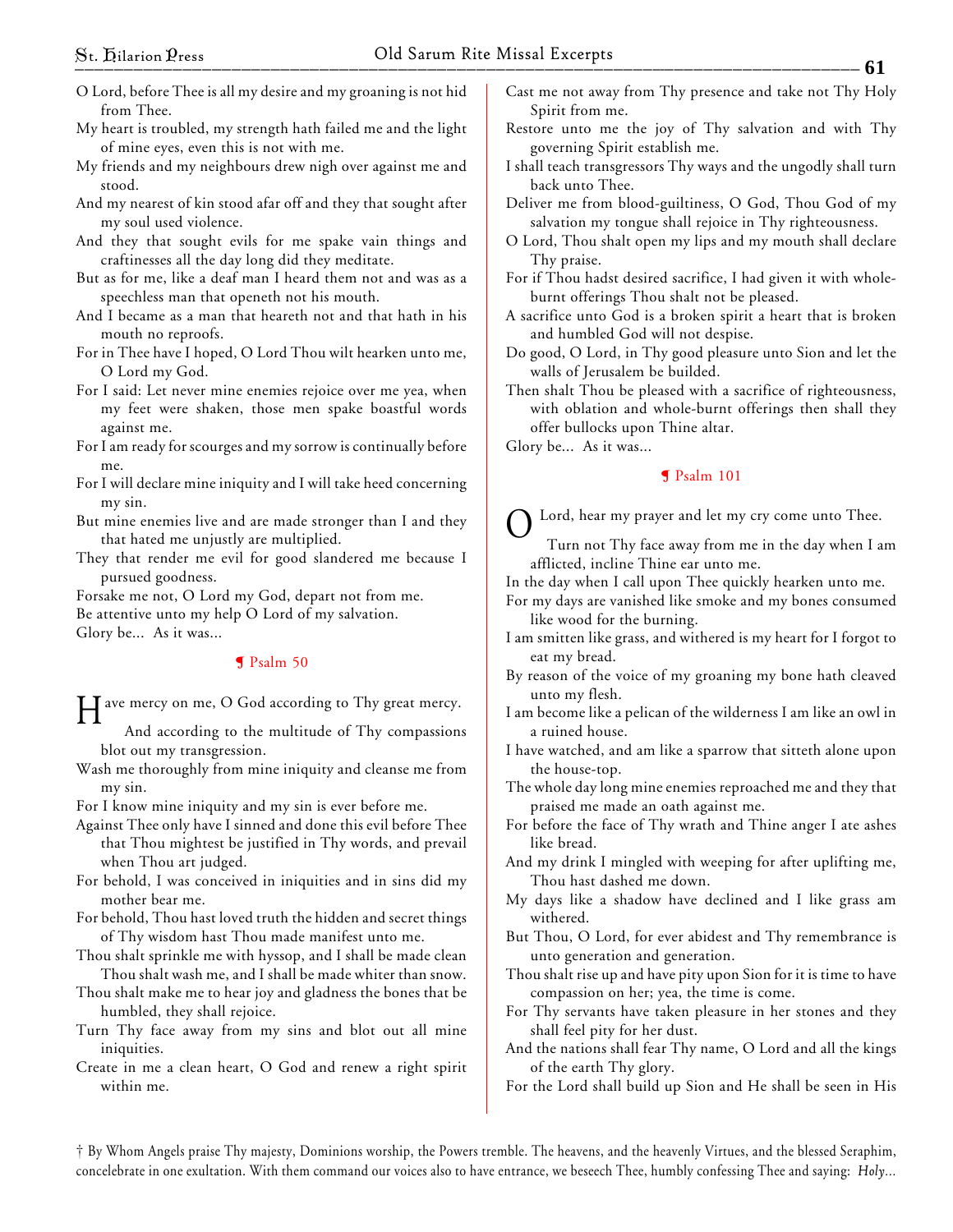- glory.
- He hath regarded the prayer of the humble and hath not despised their supplication.
- Let this be written for another generation and the people that is being created shall praise the Lord.
- For He hath looked out from His holy height the Lord from heaven hath looked upon the earth,
- To hear the groaning of them that be in fetters to loose the sons of the slain,
- To declare in Sion the name of the Lord and His praise in Jerusalem,
- When the peoples are gathered together and the kings to serve the Lord.
- He answered Him in the way of his strength The fewness of my days declare unto me.
- Take me not away at the half of my days in generations and generations are Thy years.
- In the beginning, O Lord, Thou didst lay the foundation of the earth and the heavens are the works of Thy hands.
- They shall perish, but Thou abidest and all like a garment shall grow old.
- And as a vesture shalt Thou fold them, and they shall be changed but Thou art the same, and Thy years shall not fail.
- The sons of Thy servants shall have their dwelling and their seed for ever shall be guided aright.

Glory be... As it was...

#### **¶** Psalm 129

ut of the depths have I cried unto Thee, O Lord O Lord, hear my voice.

Let Thine ears be attentive to the voice of my supplication.

- If Thou shouldest mark iniquities, O Lord O Lord, who shall stand?
- For with Thee there is forgiveness for Thy name's sake have I patiently waited for Thee, O Lord.
- My soul hath waited patiently for Thy word my soul hath hoped in the Lord.
- From the morning watch until night from the morning watch let Israel hope in the Lord.
- For with the Lord there is mercy and with Him is plenteous redemption.

And He shall redeem Israel out of all his iniquities. Glory be... As it was...

#### **¶** Psalm 142

Lord, hear my prayer give ear unto my supplication in Thy

truth; hearken unto me in Thy righteousness.

And enter not into judgment with Thy servant for in Thy sight shall no man living be justified.

For the enemy hath persecuted my soul he hath humbled my life down to the earth.

He hath sat me in darkness as those that have been long dead and my spirit within me is become despondent; within me my heart is troubled.

- I remembered days of old, I meditated on all Thy works I pondered on the creations of Thy hands.
- I stretched forth my hands unto Thee my soul thirsteth after Thee like a waterless land.
- Quickly hear me, O Lord my spirit hath fainted away.
- Turn not Thy face away from me lest I be like unto them that go down into the pit.
- Cause me to hear Thy mercy in the morning for in Thee have I put my hope.
- Cause me to know O Lord, the way wherein I should walk for unto Thee have I lifted up my soul.

Rescue me from mine enemies, O Lord; unto Thee have I fled for refuge teach me to do Thy will, for Thou art my God.

Thy good Spirit shall lead me in the land of uprightness for Thy name's sake, O Lord, shalt Thou quicken me.

In Thy righteousness shalt Thou bring my soul out of affliction and in Thy mercy shalt Thou utterly destroy mine enemies.

And Thou shalt cut off all them that afflict my soul for I am Thy servant.

Glory be... As it was...

#### ¦ ANTIPHON *Ne reminiscaris*

Remember not, O Lord, our offences, nor those of our fathers,

neither take Thou vengeance of our sins.

*Right Choir:* Kyrieleyson. *Left Choir:* Xristeleyson. *Both choirs:* Kyrieleyson.

#### **Our Father...** *(very softly until the versicle below)*

**¶** Priest, Deacon, Subdeacon, & Server holding the book for the Priest, rise. All others remain kneeling. At the south horn of the altar, facing east, the Priest sings aloud:

- $\mathbb{V}$ . And lead us not into temptation.
- **R.** But deliver us from evil.
- = **Save Thy servants and Thy handmaidens.**
- + **O my God, that hope in Thee.**
- = **Send them, O Lord, help from Thy sanctuary.**
- $\mathbb{R}^n$  And out of Sion defend them.
- = **Return, O Lord, how long?**
- $\mathbb{R}^n$ . And be Thou entreated concerning Thy servants.
- = **Help us, O God of our salvation.**
- $\mathbb{R}^n$  And for the glory of Thy name, O Lord, deliver us, **and be gracious unto our sins for Thy name's sake.**
- = **O Lord, hear my prayer.**
- $\mathbb{R}^n$  And let my cry come unto Thee.
- = **The Lord be with you.**
- $\mathbb{R}$ <sup>*z*</sup> And with thy spirit.

#### **Let us pray.**

**¶** These Collects are sung in the simple tone for Matins readings.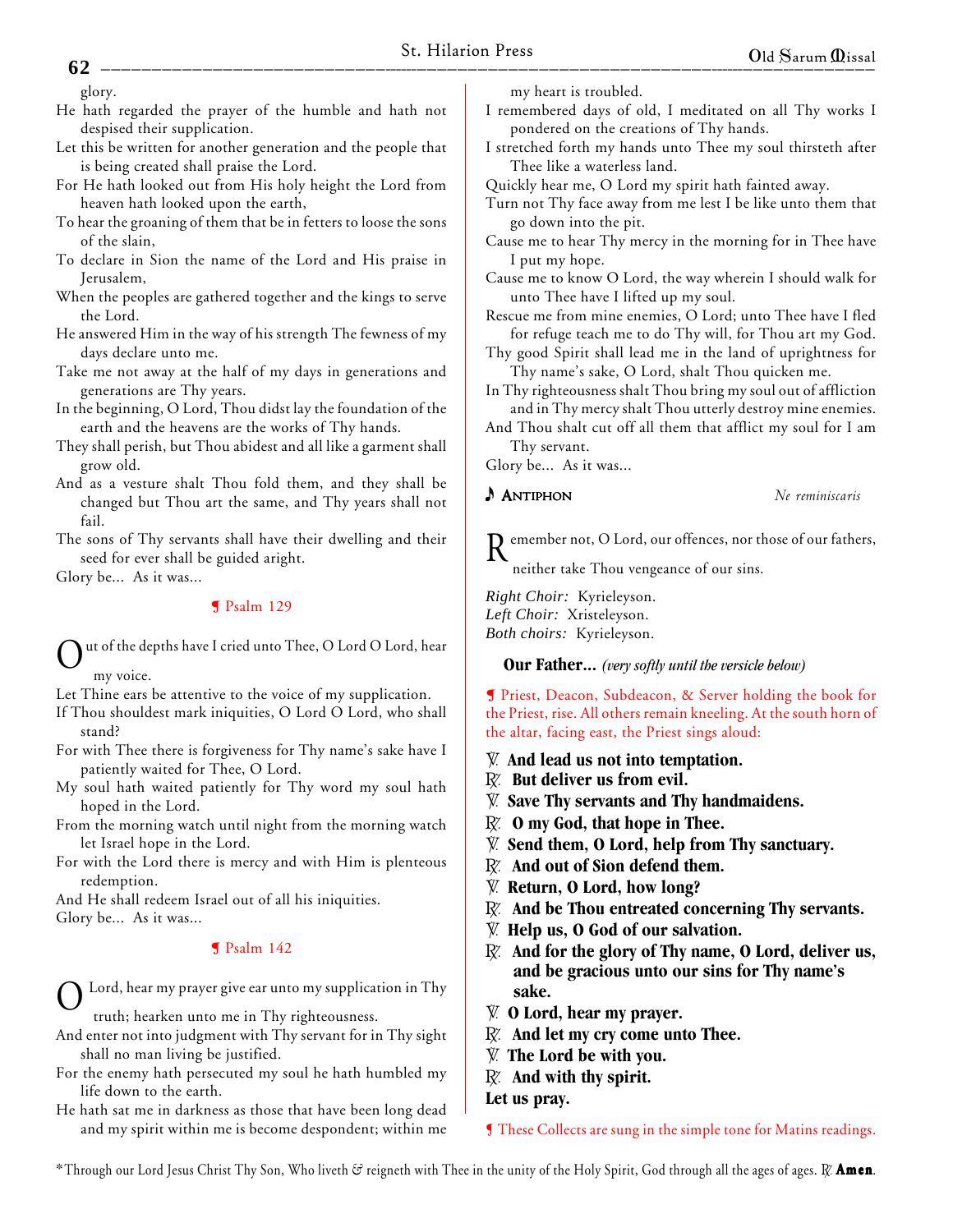### COLLECT *Exaudi Domine*

H**earken to our prayers, O Lord, and spare the sins of them that confess to Thee: and them whom guilt of conscience doth accuse may the forgiveness of Thy compassion absolve. Through Christ our Lord.** R. Amen.

**Let us pray.**

COLLECT Adsit que sumus

**I** is a uspire Thy servants, we beseech Thee, 0 Lord, with Thy saving grace: that their hearts being melted **nspire Thy servants, we beseech Thee, O Lord, by plenteousness of tears may be so softened and subdued that the working of Thine anger may be turned away by a fitting satisfaction. Through Christ** our Lord. R. Amen.

**Let us pray.**

**COLLECT** *Da quesumus* 

G**rant, we beseech Thee, O Lord our God, unto these Thy servants and handmaidens, that by repentance they may continually work out the conditions of their purification: and that to enable them more effectually to fulfill the same, the grace of Thy visitation may both precede them and follow them.**

 **Through Christ our Lord.**  $\mathbb{R}^n$  Amen.

**Let us pray.**

**COLLECT** *Preveniat* 

L**et Thy merciful kindness, O Lord, we beseech Thee, go before these Thy servants and handmaidens, that all their iniquities may be blotted out by Thy swift forgiveness. Through Christ our** Lord. **R.** Amen.

**Let us pray.**

COLLECT *Adesto Domine*

B**e favourable, O Lord, to our supplications, and let not the compassion of Thy gracious mercy be far from these Thy servants and handmaidens: heal their wounds and forgive their sins, that being separated from Thee by no iniquities, they may ever cleave unto Thee, their Lord. Through Christ our** Lord.  $\mathbb{R}$  Amen.

**Let us pray.**

COLLECT *Domine Deus*

O **Lord our God, Who art not conquered by our transgression, but art pleased by our satisfaction: look upon these Thy servants and** **handmaidens, we beseech Thee, who confess they have sinned against Thee grievously. It is Thy part to give absolution of offences, and to grant pardon to sinners: Thou hast said that Thou wouldst rather the repentance than the death of sinners: grant, therefore, O Lord, to these Thy servants and handmaidens, that they may keep unto Thee the vigil of repentance, and, amending their ways, may rejoice that everlasting joys have been imparted to them by Thee. Through Christ** our Lord. R. Amen.

**Let us pray.**

COLLECT *Deus cujus*

O **God, of Whose forgiveness every man is in need, be mindful of Thy servants and handmaidens: and because by the uncertain and earthly frailty of the body they, stripped of virtue, have transgressed in many things, we beseech Thee that Thou wouldst give pardon to them that confess, and spare them that make supplication: that they who are accused by their deserts may be saved through Thy compassion.** Through Christ our Lord. R. Amen.

III aha aha aha aha aha aha aha aha

APOSTOLIC ABSOLUTION

**¶** The Priest goes to the holy doors, lifts his right hand over the people, in blessing, & says without music:

W**e absolve you, brothers and sisters, in the place of Blessed Peter, the chief of the Apostles, to whom was given by the Lord the power of binding and loosing: and insofar as accusation is yours, and remission ours, may almighty God be to you life, health and salvation, and the compassionate Forgiver of all your sins...**

**¶** Here all shall trace a cross upon the ground, bend to kiss it, & rise to their feet; the Priest continues:

**... Who liveth and reigneth with God the Father in the unity of the Holy Spirit, God through all the ages of** ages. **R.** Amen.

יקאים מקאים מקאים מקווים מקאים מקאים מקאים מקווים מקאים מקאים מקווי

† By Whom Angels praise Thy majesty, Dominions worship, the Powers tremble. The heavens, and the heavenly Virtues, and the blessed Seraphim, concelebrate in one exultation. With them command our voices also to have entrance, we beseech Thee, humbly confessing Thee and saying: *Holy...*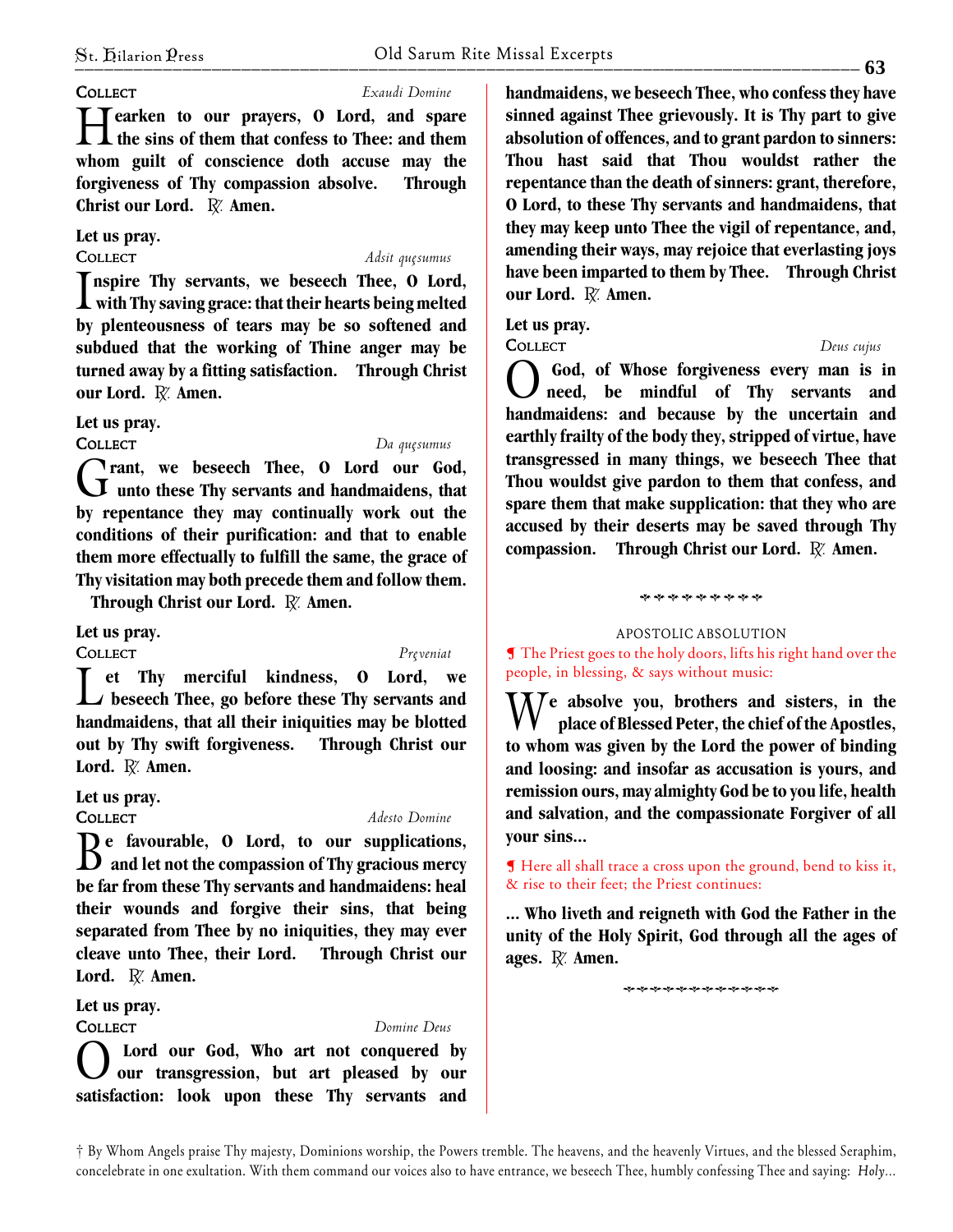#### BLESSING OF ASHES

*¶* The Priest & ministers go up to the altar, where he blesses ashes, singing, **without** "Lord be with you" or "Let us pray":

#### COLLECT *Omnipotens sempiterne*

A**lmighty, everlasting God, Who hast mercy upon all, and hatest none of those things which Thou hast made, passing over the sins of men because of their repentance, Who dost also succour them that labour in necessity: vouchsafe to bless and sanctify these ashes, which Thou hast ordered that we, after the manner of the Ninevites, should bear upon our heads, for the sake of humility and of our holy religion, and for the cleansing away of our offences. And grant that by calling upon Thy holy name, all those that have thus borne ashes upon their heads may be thought worthy to receive from Thee pardon of all their sins, and so commence this day the observation of their holy fasts, that on the day of Resurrection they may be found worthy to approach Holy Pascha with minds purified, and to share hereafter in glory everlasting. Through our Lord Jesus Christ Thy Son, Who liveth and reigneth with Thee in the unity of the Holy Spirit, God through all the ages of ages. R. Amen.** 

**¶** He sprinkles holy water over the ashes. Then he sings:

 $\mathbb{V}$  The Lord be with you.  $\mathbb{R}$  And with thy spirit. *Priest:* **Let us pray.**

COLLECT *Deus qui non*

O **God, Who desirest not the death but the repentance of sinners, look down most graciously upon the frailty of our human estate, and be pleased for the sake of Thy mercy to bless these ashes which we have resolved to have placed upon our heads for a manifestation of humility and for laying hold upon forgiveness, that we whom Thou hast warned are ashes, and who acknowledge that to dust we shall return, as the recompense of our evil ways, may mercifully deserve to attain the pardon of all our sins, and the rewards which are promised anew to those who repent. Through our Lord Jesus Christ Thy Son, Who liveth and reigneth with Thee in the unity of the Holy Spirit, God through all the ages of ages.**  $\mathbb{R}^n$  Amen.

## IIIIIIIIIIII IMPOSITION OF ASHES

**Then** he comes through the holy doors & signs a cross in ashes on the people's foreheads, they approaching & kneeling, saying to each:

# R**emember, O man, that dust thou art, and into dust thou shalt return. In the name of the** Father, and of the Son, and of the Holy Spirit. R. Amen. (Gen. 3:19)

**¶** During the distribution of ashes these antiphons are sung:

¦ ANTIPHON *Exaudi nos, tone 7*

earken unto us, O Lord, for Thy mercy is good; according to the

multitude of Thy compassions, look upon us, O Lord. (cf Ps. 68:20) **|**  $\check{Y}$ . Save me, O God for the waters are come in unto my soul. (:1)  $|\nabla$  Glory be to the Father, and to the Son, and to the Holy Spirit. | Hearken unto us...

¦ ANTIPHON *Juxta vestibulum, tone 4*

Between the porch and the altar the Priests, the Lord's

ministers, shall weep and shall say, 'Spare, O Lord, spare Thy people, and shut not up the mouths of them that cry aloud to Thee, O Lord.' (Joel 2:17)

**ANTIPHON** *Immutemur, tone 2* 

et us exchange our raiment for sackcloth and ashes; let us

fast and let us weep before the Lord, for He is greatly merciful to forgive our sins, for He is our God.

*¶* After giving the ashes, the Priest goes to the choir step (in smaller churches, he simply turns to face the holy doors), & sings:

 $\mathbb{V}$ . The Lord be with you.  $\mathbb{R}$ <sup>*z*</sup> And with thy spirit. **Let us pray.**

#### COLLECT *Deus qui juste*

**O God, Who art justly angered and dost mercifully pardon, look upon the tears of Thine afflicted people, and graciously turn away the wrath of Thine indignation, which we justly deserve. Through Christ** our Lord. R. Amen.

**Let us pray.**

COLLECT *Concede nobis*

G**rant us, we beseech Thee, O Lord, to undertake our Christian warfare with holy fastings, in such a manner that we who are about to battle with spiritual evil may be defended by the help of self-restraint. Through our Lord Jesus Christ Thy Son, Who liveth and reigneth with Thee in the unity of the Holy Spirit, God through all the ages of ages.** +